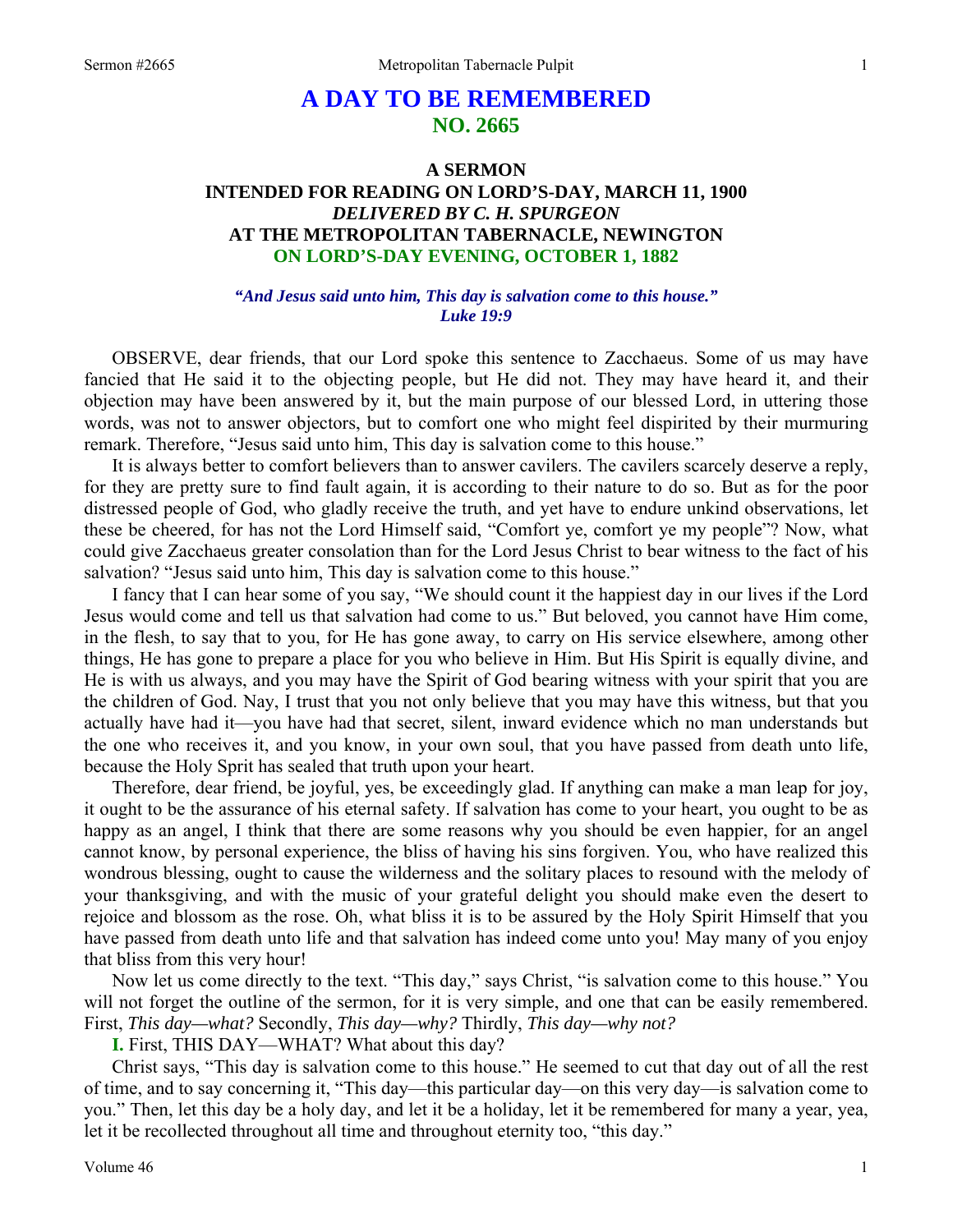You know that there are some people who observe certain days which God has not ordained to be kept in any special manner. The Galatians did so, and therefore Paul wrote to them, "I am afraid of you, lest I have bestowed upon you labor in vain." We do not judge those who act in a similar way today, but still, like Paul, we are afraid of them, that is to say, we fear they are mistaken in what they do. But there are some days which God commanded to be observed.

 The first was, the day when the work of creation was finished, concerning which we read, "On the seventh day God ended his work which he had made; and he rested on the seventh day from all his work which he had made. And God blessed the seventh day, and sanctified it: because that in it he had rested from all his work which God created and made." The completion of the creation, when "God saw everything that he had made, and, behold, it was very good," deserves to be remembered. And does not the new creation also deserve to be remembered? When the Lord creates in a man a new heart and a right spirit, shall we not say, one to another, "This day—this joyful day—this divine day—this new creation day—is a day to be observed very specially"?

 It is clear, from the practice of the apostles, that the Lord intends us to observe the first day of the week, because that was the day of Christ's resurrection from the dead, the day of the completion of our redemption, and well may we commemorate the complete redemption even more than the complete creation. Shall not each saved man especially celebrate the day when he was redeemed from sin? Shall he not count it worthy to be observed, with holy rites of preaching, praise, and prayer, and to be had in grateful remembrance as long as he lives?

Each believer can say of the Lord's day, "This day, the Lord redeemed my soul out of the land of the enemy, and set me free forever." God has appointed but one day to be kept sacred above all others, that is the Lord's day. Your Christmas days, and your Good Fridays, and all such seasons, are only observed by man's ordinance, but the Sabbath is ordained of God, and that is to be observed as the emblem of rest.

Now, surely, when a man comes into rest, and "we which have believed do enter into rest," then that day should be specially observed by him. It should become a Sabbath unto the Lord throughout the man's whole life—that happy day in which salvation came to him. Let, then, "this day" stand as a special day in your calendar, mark it with a red line, if you like, or mark it with a golden seal, and let it be had in remembrance forevermore.

 Our Lord said to Zacchaeus, "This day is salvation come to this house." From these words I learn, first, that *salvation is a speedy blessing.* It can come to a house in a day, nay, more, it can take possession of a man's heart in a day, nay, to go further, this great work can be accomplished in a single moment. I suppose that the new birth is actually a thing which requires no appreciable period of time—a flash and it is done.

 If a man be dead, and he is restored to life, there may be, in certain respects, a gradual operation upon that man, and some time may elapse before he is able to walk, but there must be a certain instant in which there is life in the man, whereas, a moment before, there was no life in him. The actual quickening must be a thing that is instantaneous, so that the working of salvation in a man may not only be performed this day, or this hour, or this quarter of an hour, but this minute, or even this second. Between light and darkness there is usually a period of twilight, and so there is in the soul, but even in twilight, there is a measure of light, and there must be a moment when the first real beam of light begins to smite the ebonite darkness. So there must be a moment when grace first enters the soul, and the man, who before was graceless, becomes gracious.

 I think this is a good point to be remembered. You poor deluded souls, who hope to save yourselves by your own works, will have to keep on throughout your whole lives at that useless occupation, and even when you lie dying, you may be sure that you are not saved if you have been trusting to your own works. But he that believes in Christ Jesus is saved there and then, and he can joyfully sing—

*"'Tis done! the great transaction's done;*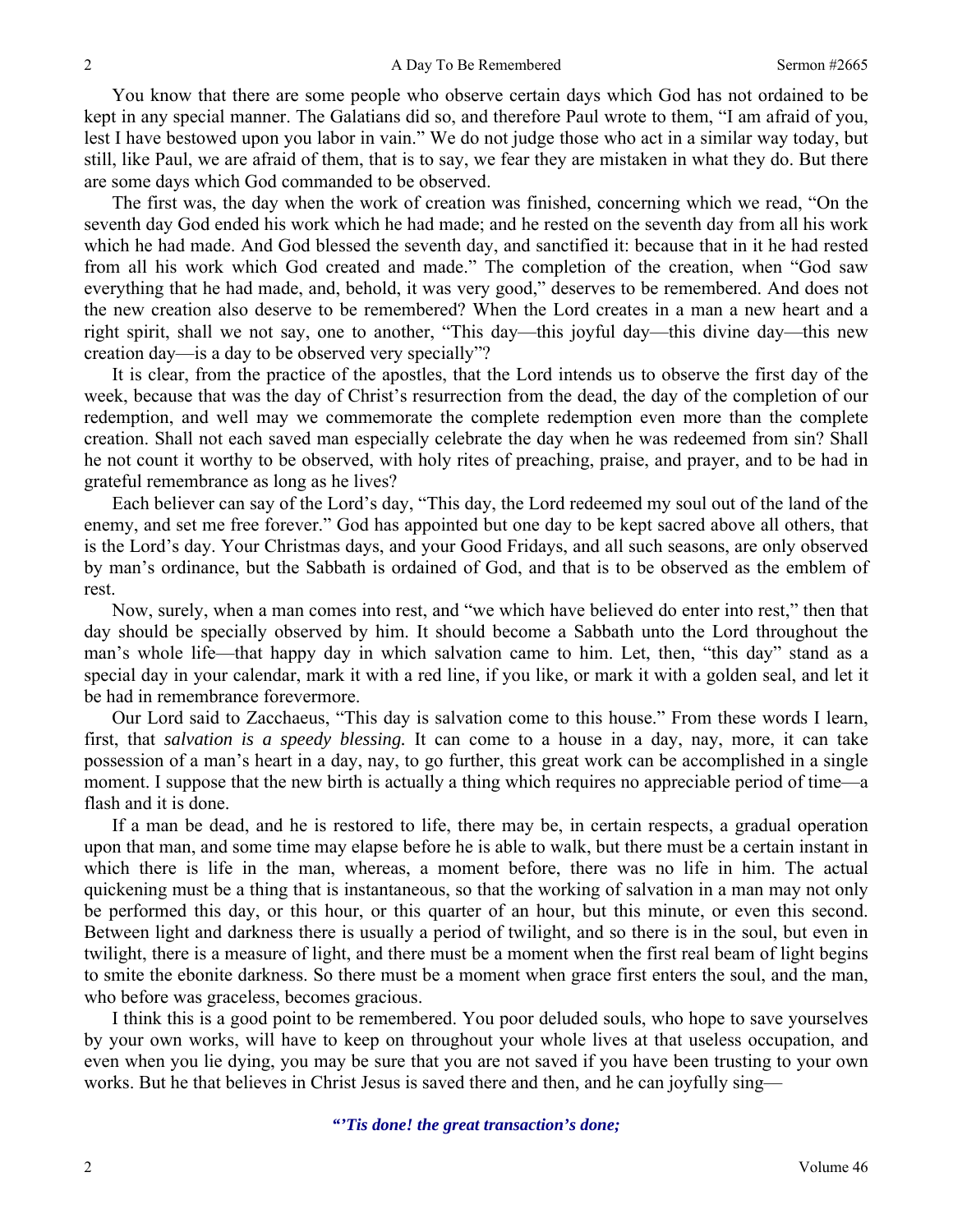#### *I am my Lord's, and He is mine."*

This is a blessed fact—that salvation can come to a soul this very hour, nay, as I have already reminded you, long ere the hand of that clock shall have reached the end of this hour, salvation may have entered into many hearts that are in this place, as truly as it entered into the house of Zacchaeus.

 Next, I learn from our text that *salvation is a discernible blessing,* "This day is salvation come to this house." Christ could see it, so that it was something which could be seen. Ay, and salvation was also seen by Zacchaeus himself, and the fruits of it were soon seen by those who were in the house with him. Do not suppose that a man can be saved, and yet know nothing about the great change that has been wrought in him. It is not every man who can say for certain that he is saved, for faith is a thing of growth, and assurance may not come at once, but when a man is really and completely saved, he has but to use the proper means, and he may become absolutely certain of it. God the Holy Spirit is willing and waiting to give the full assurance of faith and of understanding to those who seek it at His hands.

 Next, *salvation is a perfect blessing,* "This day is salvation come to this house." Well, but only as late as yesterday, that man had not even seen Jesus. Half an hour ago, he was climbing a tree, like a boy might have done, with no wish but just to get a sight of Jesus, and now, is that man saved? "Yes," says Christ, "this day is salvation come to this house." "But surely, you don't talk as positively as that concerning a man who came here tonight unsaved, and who has just trusted in Jesus? You must mean that he has reached a hopeful stage in his experience, and that, after several years, he may perhaps come to be really assured that he is a saved man."

 I mean nothing of the sort, I mean just what the text implies, which is that, the moment the Lord Jesus Christ crossed the threshold of the house of Zacchaeus, his sins were forgiven him, his heart was renewed, his spirit was changed, and he was a saved man. "But," someone asks, "is anybody ever saved before he dies?" Yes, certainly. Were those persons dead of whom Paul wrote, "For the preaching of the cross is to them that perish foolishness; but unto us which are saved it is the power of God." They were living men and women, yet the apostle said that they were saved, and so they were.

 And at the present moment, there are hundreds of thousands of believers in Jesus, upon the face of this earth, who are as truly saved now as they will be when they stand before the burning throne of God "without spot, or wrinkle, or any such thing." In God's judgment, by virtue of the sacrifice of the Lord Jesus Christ on whom they are resting by faith, they have been delivered from condemnation, they have escaped from the dominion of sin, and in a word, they are saved. So, you see, dear friends, that salvation is a perfect blessing.

 Notice, next, that *it is a much-containing blessing.* A man who believes in Christ is saved directly, but he does not fully know how much that word "saved" means yet. It is like a big box that comes into the house, and you begin to open it, and to take out first one thing and then another. "There," you say, "that is all." "Oh, no!" says somebody, who looks more carefully, "here is another packet." "Well, then, that is surely all, there is nothing but straw now at the bottom of the box." You put your hand in, and you cry, "Why! there is something more, and something more, what a boxful it is!"

And what a boxful salvation is! You have no idea what there is in it—not only the pardon of sin, but justifying righteousness, not only that, but regeneration, a new heart, and a right spirit, not only that, but sanctification, adoption, acceptance, power in prayer, preservation, perseverance, victory—yea, we are to be more than conquerors through him that hath loved us—and all that is in the box. Ay, and more too, for we are to have a safe and happy departure out of this world, and an abundant entrance into the everlasting kingdom of God our Father. All that is in the box, and all that had come into the house of Zacchaeus when the Lord Jesus Christ came there, and you also have all that if you have Christ, for it is all in Christ.

You know how He said, "All things are delivered unto me of my Father," and Paul wrote to the Corinthians, "All things are yours; whether Paul, or Apollos, or Cephas, or the world, or life, or death, or things present, or things to come; all are yours; and ye are Christ's; and Christ is God's." You will never get to the bottom of that box which bears the name "salvation." However great your needs may be, you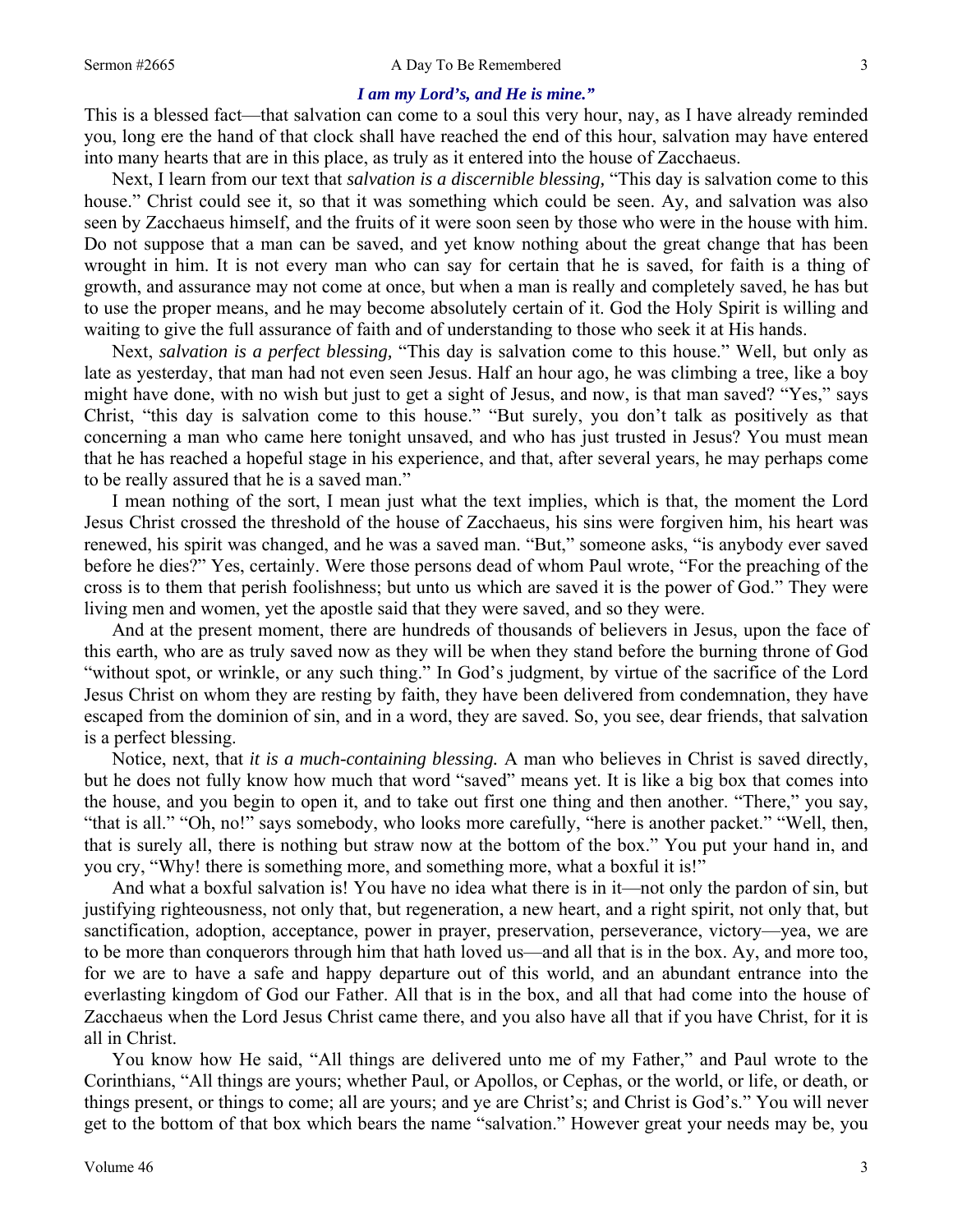may keep on taking out of it all that you require, and still there shall be more left, or to change the figure, salvation is a springing well, from which the more you draw the more there is remaining, for drawn wells are always the sweetest, and usually the fullest. So, bring your buckets to this great well of Gospel grace that is springing up at your very feet. Thus, you see that salvation is an all-containing blessing.

 And next, *it is a spreading blessing,* for salvation had come to the house of Zacchaeus—not to himself only, but to his wife, his children, and his servants, I hope it means. I never like to have the servants left out, though I am afraid that they often are. You servants who live in Christian families, mind that you do not get left out, for remember that Noah, although he was a good man, did not get one servant into the ark with him and his family.

 Recollect Lot also, he was a good man of a very poor sort, and he only got his two children out of Sodom, and no servant went with them. It is a sad thing when you live and labor in the midst of Christian people, and yet you remain unsaved. I hope and believe that, in the case of Zacchaeus, all in his house were saved when salvation came there.

 But once more, the salvation which had come to the house of Zacchaeus was *an abiding blessing,* for I never read that it went away again. If salvation comes to a man's house, it comes to stay there, as Christ said to Zacchaeus, "I must abide at thy house." I can never believe in a man being saved for a time, and then falling from grace, and having to begin all over again. If he does not hold on his way to the end, it is clear that he was never really saved at all.

As I have often told you, I can understand a man being regenerated, that is, being born again, but then some people tell us that it is possible for him, afterwards, to fall away from grace. But what is to become of him the next time? Why, I suppose that he must be re-regenerated—born again and again, but I never read, in Scripture, anything of the kind. A man may be born again once, but he cannot be born again, and again, and again, and again, and again, and again. That cannot be, when the work of regeneration is done once, it is done forever.

The work of man comes to an end, but the work of God fails not. That which is born of God is as immortal as God Himself, the new life that comes into the converted man from God cannot die. How often do we ring in the ears of our friends those glorious words of our Lord, "My sheep hear my voice, and I know them, and they follow me: and I give unto them eternal life, and they shall never perish, neither shall any man pluck them out of my hand. My Father, which gave them me, is greater than all; and no man is able to pluck them out of my Father's hand." Happy is the man to whose house salvation comes, for it comes to stay world without end.

That must suffice for the first head, This day—what?

**II.** Now, secondly, we are to think of another aspect of the subject, that is, THIS DAY—WHY? Why had salvation come to the house of Zacchaeus that day?

 I answer—because, that day, *Zacchaeus was called by effectual grace,* and whenever effectual grace comes to anyone, it brings salvation. "Wherefore, brethren," as Peter says, "give diligence to make your calling and election sure," for these are the "things that accompany salvation." If you are sure that you are called of God, you may be quite certain that you are saved, for "this day"—the day in which a man is effectually called by grace—this day does salvation come to his house.

Look, dear friends, God chose His people in His everlasting purpose, but salvation did not come to their houses that day. They knew nothing of it at that time, for they were not then born. Christ redeemed His people when He died on the cross, but salvation did not come to their houses that day, for the most of them were not then in existence.

But in the fullness of time, the Gospel was preached to them, and they heard it, yet in all cases, salvation did not come to their houses that day, for though they heard it, they refused it. But the moment that effectual grace says to anyone, "Today I must abide at thy house," that grace at once gains admission, and salvation comes there and then to that man's house.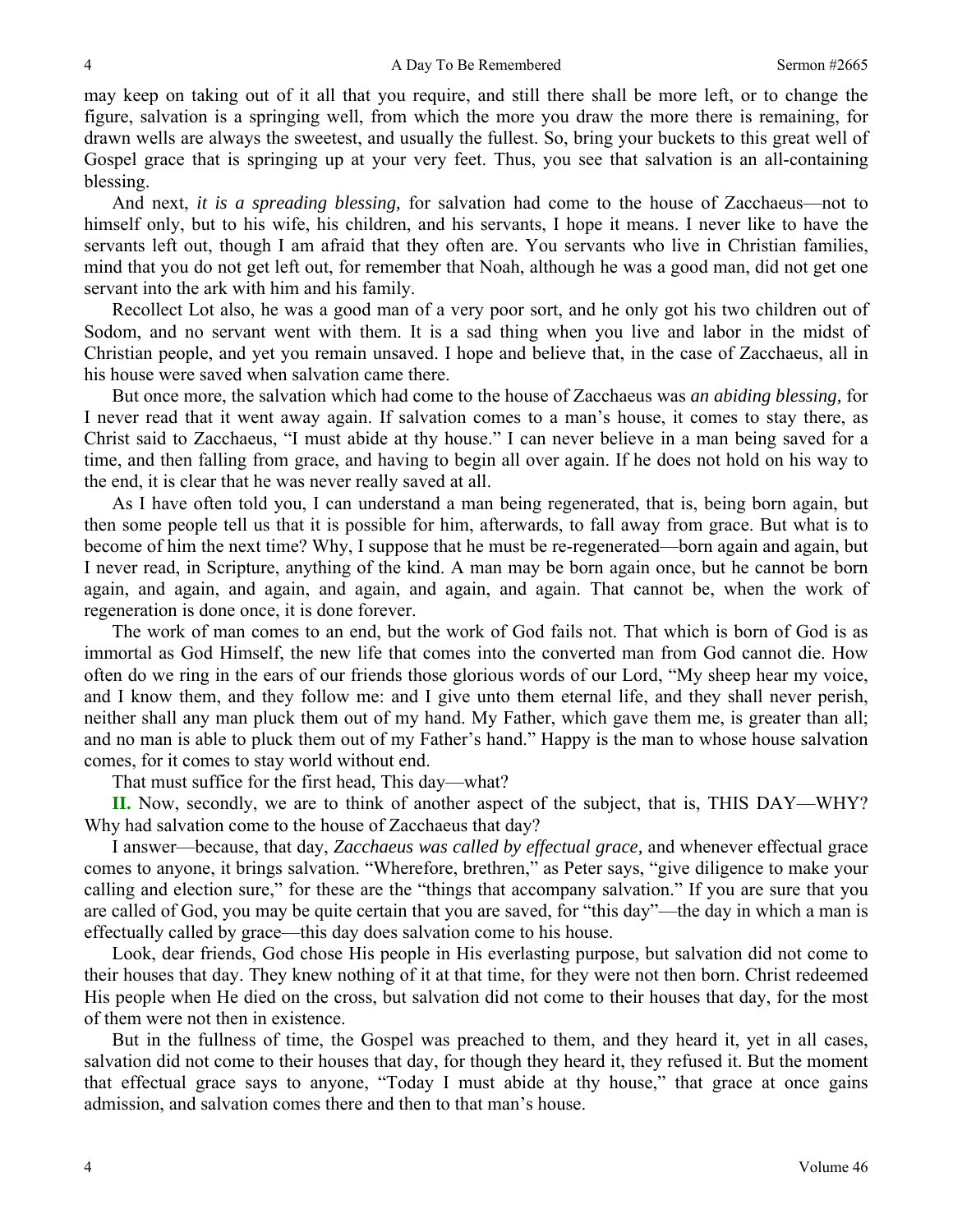#### Sermon #2665 **A Day To Be Remembered** 5

You remember how the apostle Paul wrote to the Romans, "Whom he called, them he also justified: and whom he justified, them he also glorified." These great blessings are joined together, like the links of a chain, and you cannot pull them asunder. There is the calling that fits into the justification, and the chain is so made that the two links never can be separated. And then justification fits into glorification in such a way that you cannot possibly part them. It is no use for anyone to try to separate them. The devil may pull and hammer as much as ever he likes, but all his efforts will be in vain.

I have sometimes likened that passage in Romans to a vast suspension bridge between earth and heaven, "For whom he did foreknow, he also did predestinate to be conformed to the image of his Son, that He might be the firstborn among many brethren. Moreover whom he did predestinate, them he also called: and whom he called, them he also justified: and whom he justified, them he also glorified." If you get your foot firmly resting on that great plank of effectual calling, you may be quite sure that you will be able to cross all the rest of the bridge, and will most certainly reach the other side, and be "for ever with the Lord."

But how do we know that Zacchaeus was really called? I answer in such a way that you may know whether you also are called or not. The call of Zacchaeus was an effectual call, first, because *it was a personal call.* He was up in the sycamore tree, and he heard Christ call, "Zacchaeus." "Why!" he said to himself, "That is my name, He is calling me." "Zacchaeus, make haste, and come down." "Then He can see that I am up here, His description exactly fits my case."

Now, when you come and hear me preach the Gospel, I try to put the truth before you in a clear and very pointed manner. Some people say that it is wrong to be personal in preaching, but I always try to be as personal as ever I can. Yet I know that many of my hearers pass on to their neighbors and friends what I say to them. "Oh! that just fits Mrs. So-and-So," says somebody. No, my dear sir—it is meant for you, but you will not take it home to yourself. But when the Lord Jesus Christ Himself calls, then the man says, "Dear me! I do not believe that the preacher can see me right away here, yet he is speaking straight at me, I am sure that he is. How singular! He just mentioned something that cannot have occurred to anybody but me, he has exactly described my case."

Those are the times when God is about to bless the soul—when the man feels himself picked out from the rest of the congregation, and the Gospel sharpshooter is just covering him with his rifle of grace. I pray that the blessed bullet of the Gospel may find its billet in the very center of your heart, and bring you down at the feet of Jesus as a weeping penitent. "Zacchaeus!" The Lord knew that was the name of the man up the sycamore, and He also knows your name and your character, and when He means to call you by His effectual grace, He will hold your photograph up, and make you say, "Yes, that is my portrait, there is nobody else exactly like that."

Next, *it was a royal call*. Jesus said to Zacchaeus, "Today I must abide at thy house." One of our proverbs says, "Must is for the king," and when *the* King speaks, He must be obeyed. We who are His ministers try to be very pressing and urgent, but when the Master Himself utters the call, where the word of that King is, there is power. I hope He is saying to someone here, "Today I must abide in thy heart." Now you have come to the point when you also will have to say, "I must." There must be no turning back now, dear friend, you must not say to Christ, "Go thy way for this time." No, but you must say, "This time present is the time when I also will say 'must' as Christ says it to me." That is an effectual call when it comes as a royal mandate, a warrant from the King, "I must."

Then, next, *it was a call which produced immediate obedience.* The Lord said to Zacchaeus, "Make haste, and come down," and we read, "He made haste, and came down." I think I see him coming down that tree a great deal faster than he had gone up, he had not moved at such a rate as that for a long while, but he scurried down, for he was told to make haste by One whose command compelled him to obey.

When the Lord Jesus Christ calls any of you effectually, you will not put off your decision till the next morning, you will not say, "I will wait till I can get home and pray," you will not even say, "I will wait till the end of the service, and then talk with a Christian person," but your prayer will be, "Lord, help me to look to Jesus now. I yield myself up to Thee this very instant. I am in a hurry about it. Lord, I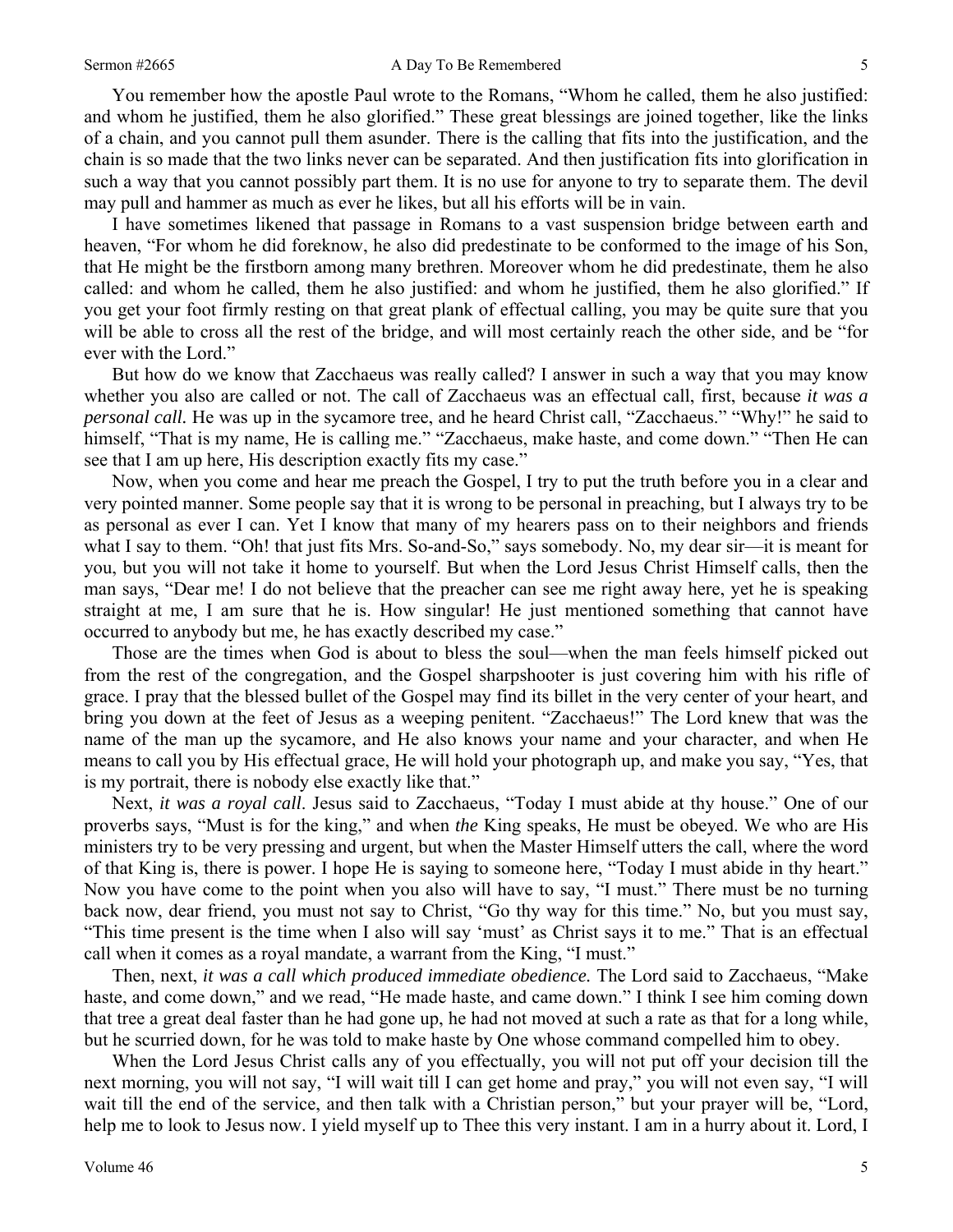am making haste to get to Thee, make haste to come and save me. I would not delay a single second longer. I want to be Yours alone, and Yours at once." That is a mark of effectual calling, when immediate obedience is given to the call.

Another mark in the case of Zacchaeus was that it *was joyful obedience,* "He made haste, and came down, and received him joyfully." Oh, the joy of the heart that receives Christ when Christ Himself does really come to the soul! The moment I believed in Christ, I wanted to shout "Hallelujah," and if I had done so, I think that I might have been forgiven. The moment one believes in Christ, and knows that his sin is all gone, what extravagance would be extravagant under such circumstances? Is not the man justified in being joyful when at length his iniquity is blotted out, and his transgression is covered? It is a mark of effectual calling when we receive Christ joyfully.

In the case of Zacchaeus, observe that *his obedience was complete,* for Christ said, "Today I must abide at thy house," and "he made haste, and came down, and received him joyfully" at his house, for the people murmured because Christ had gone to be his guest. Now, dear friends, will you also receive Christ? That is the point. Are you willing to let Him come unto you, and be your salvation? Are you eager that He should come? Do you beg Him to Come? Depend upon it, He will come to you when you are ready to receive Him, but mind you do not trust for salvation to anything else or anyone else but Christ. Be satisfied with nothing but the ever-living Savior to be your Savior from first to last.

There was yet one more mark of the effectual calling of Zacchaeus, and that was that *he received Christ in a spiritual sense,* for he did not only take Him into his house, but he took Him into his heart. I know that he did so because he began at once to purge his heart by driving out covetousness. That was a splendid way of getting rid of it when he said, "Behold, Lord, the half of my goods I give to the poor." Then he began to drive out his former grasping habit, for he said, "And if I have taken any thing from any man by false accusation, I restore to him fourfold." That was clear evidence that he meant to receive Christ, in all His holy, gracious teaching, not merely as a man and a stranger; but spiritually, as his Master, his Ruler, his Teacher, his Guide—in a word, as his Savior.

## **III.** Now, lastly, THIS DAY—WHY NOT?

And now change the day altogether, for I mean this very day when I am speaking to you, this first of October in the present year of grace 1882. "This day." This day—why not? Why should we not, "this day," give ourselves to Christ? I have tried to think of any reason why a man should not give himself up to the Lord Jesus Christ this day, and I cannot find one. Then, why should he give himself to Christ this day, on this particular day? I think I know several reasons why he should do so.

First, *it is late enough*. Surely you do not want to wait any longer. How old did you say you are, friend? Seventy-six? Eighty-six? What! as old as that, and not yet saved? You do not need one like me, so much younger, to urge you to speedy decision. Or did you say that you are not more than my own age—not yet fifty? Well, I find it is quite late enough for me. There are certain influences and sensations creeping over me, which make me realize that I am somewhat different from what I used to be, and I expect it is the same with you. I think it is getting rather late in life for you to be still undecided.

Perhaps some younger person says, "But I am only one-and-twenty." Well, that is late enough to be without Christ, it is a thousand pities that the devil should have had one-and-twenty years of your life. I was converted to the Lord Jesus Christ when I was fifteen, but I wish it could have been fifteen years before. Oh, that I had known and loved Him as soon as I knew anything, and had lisped His name with the first words I ever uttered!

I think every Christian will say the same. Whatever our age is, the time past may well suffice to have wrought the will of the flesh. Do not you think so, my friend? Have not you had quite enough of sin? What profit have you ever received from it? It is surely quite late enough for you to receive Christ as your Savior.

And further, *it is late enough in the year.* It seems to me, when the leaves are falling all around you, as if they all said to you, "We all do fade as a leaf." Is it not fully time to seek the Lord? I know of no season that seems more suited for pensive thought than just now when the year seems to be weeping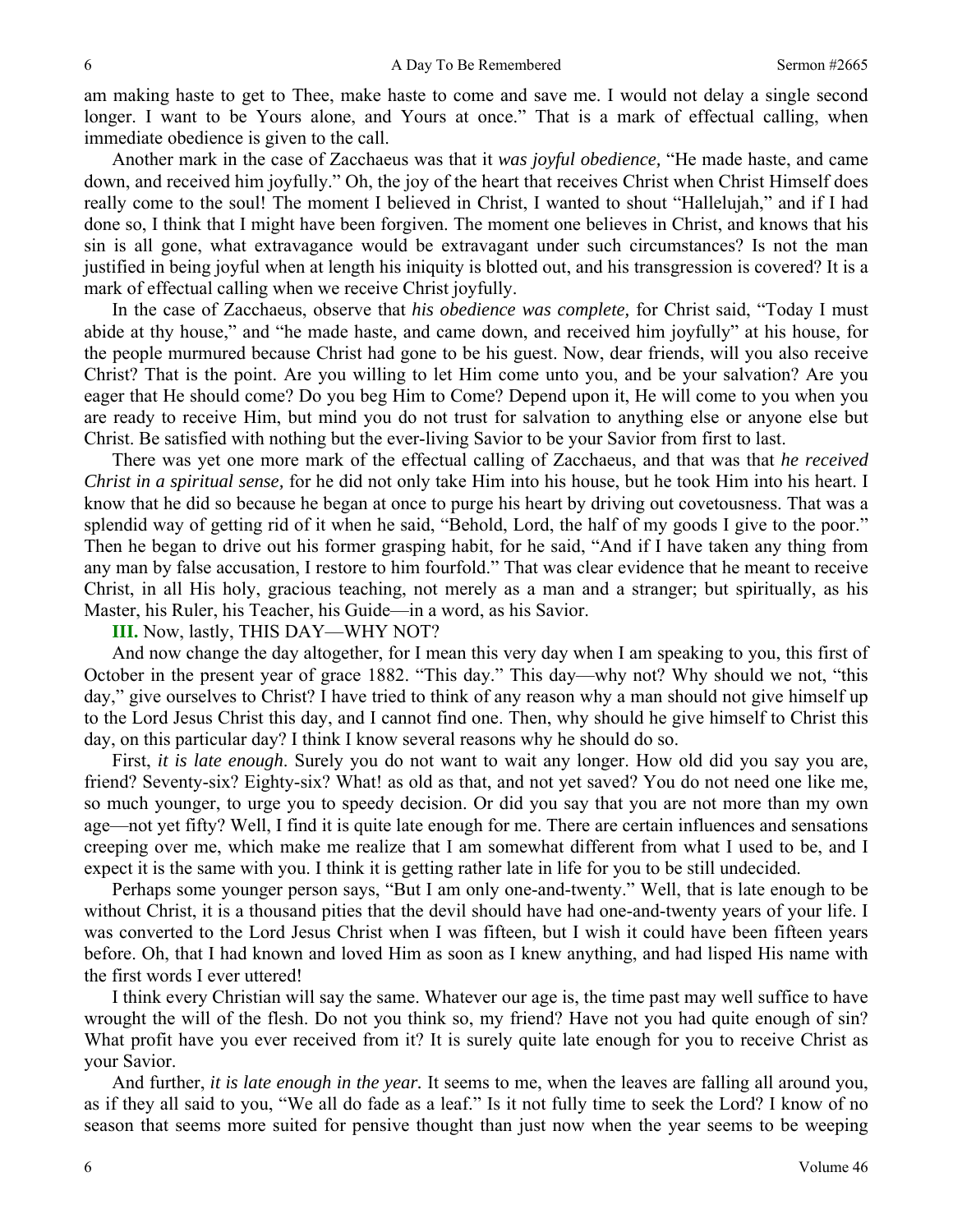itself into its tomb, and burying itself amid falling leaves. Now is the time to yield yourself to the Lord, there cannot be a better period than just now—ere yet the year is fully gone.

The mercy is, dear friend, that, though it is quite late enough, *it is not too late for anybody here.*  There is yet time for you to seek the Lord. It is a pity to have put the Lord off until you yourself have got into the sere and yellow leaf, but yet there is time to turn to Him. What! have you reached the eleventh hour of life? It is late, it is very late, but still, it is not yet too late. It is not yet too late even if you are to die this week, and there are some out of this great company who will, I suppose, pass into the unseen world this week. Dear friend, I know not who you are, but you who stand nearest to your eternal destiny, it is not yet too late even for you. I pray you, clutch at once at the great mercy now offered to you. God help you so to do!

 Every week, I have to hear of some out of our number who have passed away. There have been some this last week, and some whom I certainly thought we might have had with us for a long time. They were, apparently, in good health, yet now they are to be buried at the beginning of the week, for they have gone from us quite suddenly. And why may not some of you be the next to be taken? Do not postpone your decision any longer, I would that we could say tonight, "This day, October 1<sup>st</sup>, some soul did receive salvation. Let the recording angel mark it down."

 The harvest is not quite over, though I thought it was. We down south have almost forgotten it, but there is a farming friend up with us today, who said to me, "We have not finished our harvest, for we have not got the beans in yet." So, you see, the harvest is not quite over, but I do not want you to have to say, "The harvest is past, the summer is ended, and we are not saved." I would like to get some of you to come in with the beans, just with the last crop. Oh, that you might be brought to Christ just at this fag end of the harvest! The Master is willing that you should come to Him even now, so do not delay. "Today, if ye will hear his voice, harden not your hearts." "Behold, now is the accepted time: behold, now is the day of salvation."

 Remember, also, that *today is Gospel time.* Still is Christ preached unto you, still is the door of mercy set open before you, still is the cry "Come" uttered by the Spirit, and the bride, the Lamb's wife, echoes it, "Come." Still the water of life is freely flowing for all who are willing to receive it.

 Recollect, too, that *this is praying time.* You are still on praying ground, a prayer will find God yet. A traveler tells us that when he was in the East, he saw the procession of a Sultan passing through a certain city. The monarch was there, all bedizened with gems and every kind of barbaric ornament, and surrounded by his guards.

 There was a poor wretch who wanted to get a petition to the Sultan and he did not know how to manage it. He had no money with which to bribe the officials, and he could not force his way through the armed men, so, in his desperation, he got near enough to throw the petition down at the monarch's feet, but one of the soldiers stuck a spear through it, and he held it aloft, and that was the end of it, for the Sultan took no notice of the incident, he was much too great a man to attend to the petition of his poor subject. It is never so with God. Cast your petition, how you may, at His dear feet, He will answer it, and send you on your way rejoicing.

 You are not only on praying ground, for tonight seems to me to be a very auspicious season, for it is *communion time.* God's people are presently coming together around His table to remember Christ. Will you not also remember Him? We are about to receive Christ spiritually through the emblems of bread and wine which will set Him forth to us. Why should not you also receive Christ, in a spiritual fashion, by faith, as your Savior? Oh, that you would press through the throng, and bow at the feet of Jesus Christ, our Lord! If you do so, He will accept you, and again it shall be said, "This day is salvation come to this house." God grant it, for Christ's sake! Amen.

## **EXPOSITION BY C. H. SPURGEON**

## *LUKE 18:35-43 AND 19:1-10*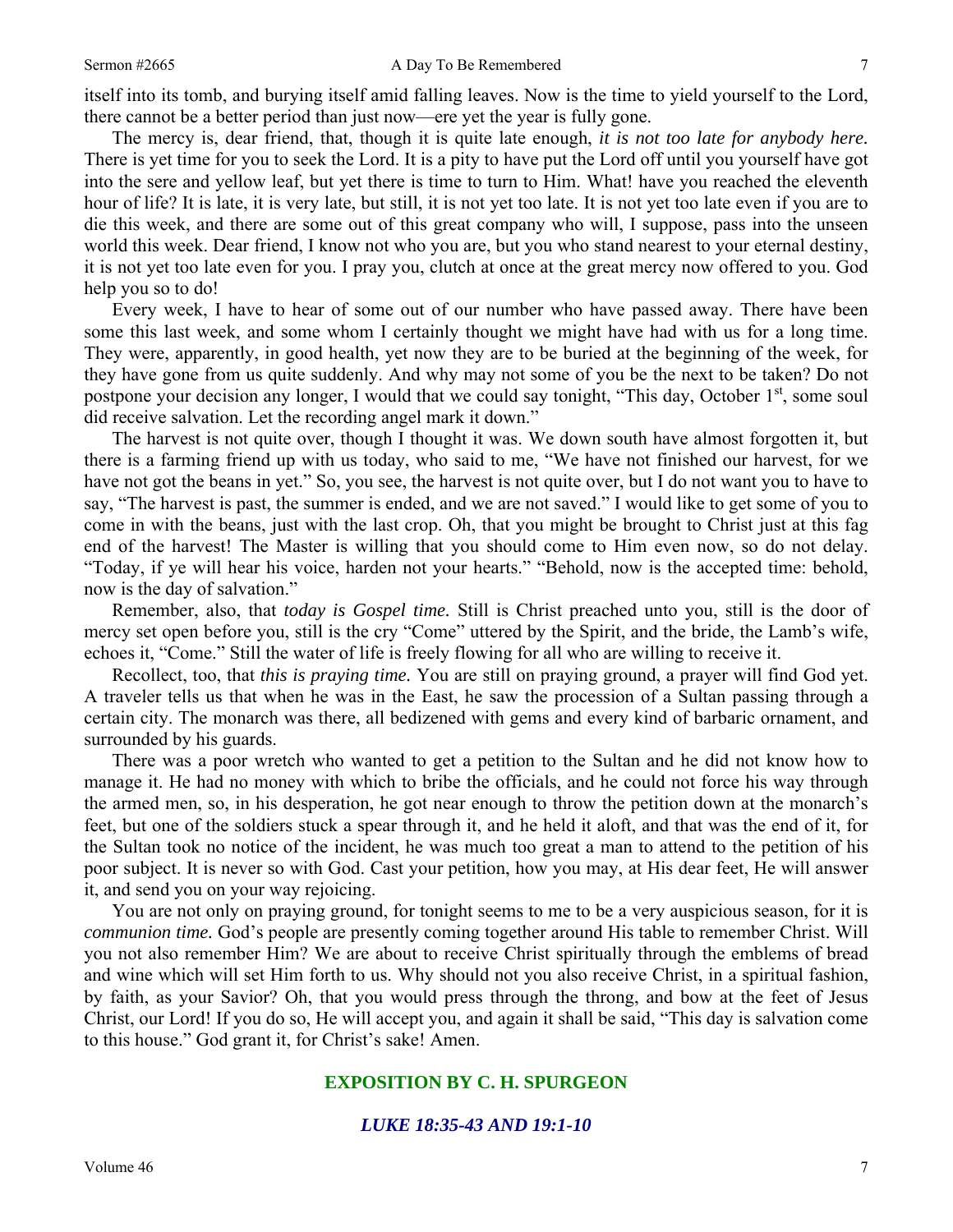**Luke Chapter 18. Verses 35-39.** *And it came to pass, that as he was come nigh unto Jericho, a certain blind man sat by the wayside begging: and hearing the multitude pass by, he asked what it meant. And they told him, that Jesus of Nazareth passeth by. And he cried, saying, Jesus, thou son of David, have mercy on me. And they which went before rebuked him, that he should hold his peace:* 

"Hush!" they cried, "how can you disturb the blessed Master's discourse? Be quiet."

**39-40.** *But he cried so much the more, thou son of David, have mercy on me. And Jesus stood,—* 

Prayer held Him fast. Here is a stationary Savior, held in His place by the cries of a blind man. Oh, the power of prayer! It stays the onward march of the Son of God, "Jesus stood,"—

**40-41.** *And commanded him to be brought unto him: and when he was come near, he asked him, saying, What wilt thou that I shall do unto thee? And he said, Lord, that I may receive my sight.* 

It is a great thing to know what you really do want. There are some persons who are so blind that they do not know that they are blind, and because they say, "We see," therefore is their blindness the more intense. I fear that there is many a person, who professes to pray, yet who, if Christ should come into the room, and say, "What wilt thou that I shall do unto thee?" would not know how to answer the question. This man did, and he said, very briefly, and very clearly, but in a very full way, "Lord, that I may receive my sight."

**42.** *And Jesus said unto him, Receive thy sight:* 

Often, the blessing from Christ's lip is the echo of the prayer which fell from ours. The blind man said, "Lord, that I may receive my sight." Echo answered, "Receive your sight."

**42-43.** *Thy faith hath saved thee. And immediately he received his sight,—* 

See how the prayer, the word of Christ, and the immediate effect of it, all tally. "That I might receive my sight." "Receive thy sight." "He received his sight."

**43.** *And followed him,—* 

Christ likes not blind followers, "and followed Him,"—

**43.** *Glorifying God: and all the people, when they saw it, gave praise unto God.* 

They seemed to be greatly impressed, but we shall see that some of them soon spoke in another fashion.

### **Luke Chapter 19. Verse 1** *And Jesus entered and passed through Jericho.*

There was to be a miracle at each end of Jericho. Long before, it had been cursed, now it was to have a double blessing.

**2.** *And, behold, there was a man named Zacchaeus, which was the chief among the publicans,—* 

That is, tax-gatherers,—

**2.** *And he was rich.* 

As they often were, for they farmed the taxes, and then squeezed every farthing they could out of the people.

**3.** *And he sought to see Jesus who he was; and could not for the press, because he was little of stature.* 

That was a fortunate thing for him. We need not all wish to be so tall as some people are. Perhaps Zacchaeus would not have gone up the sycamore tree if he had been a tall man, but the whole story turns upon something which many regard as a disadvantage, "he was little of stature."

**4-7.** *And he ran before, and climbed up into a sycamore tree to see him: for he was to pass that way. And when Jesus came to the place, he looked up, and saw him, and said unto him, Zacchaeus, make haste, and come down; for today I must abide at thy house. And he made haste, and came down, and received him joyfully. And when they saw it, they all murmured,—* 

There is a great contrast between this verse and the last one in the previous chapter, "All the people, when they saw it, gave praise unto God." Here it is, "When they saw it, they murmured." Yet, very likely, many of them were the same people, certainly, they were the same sort of people that we hear of every now and then, "When they saw it, they all murmured." There are far too many of that kind about